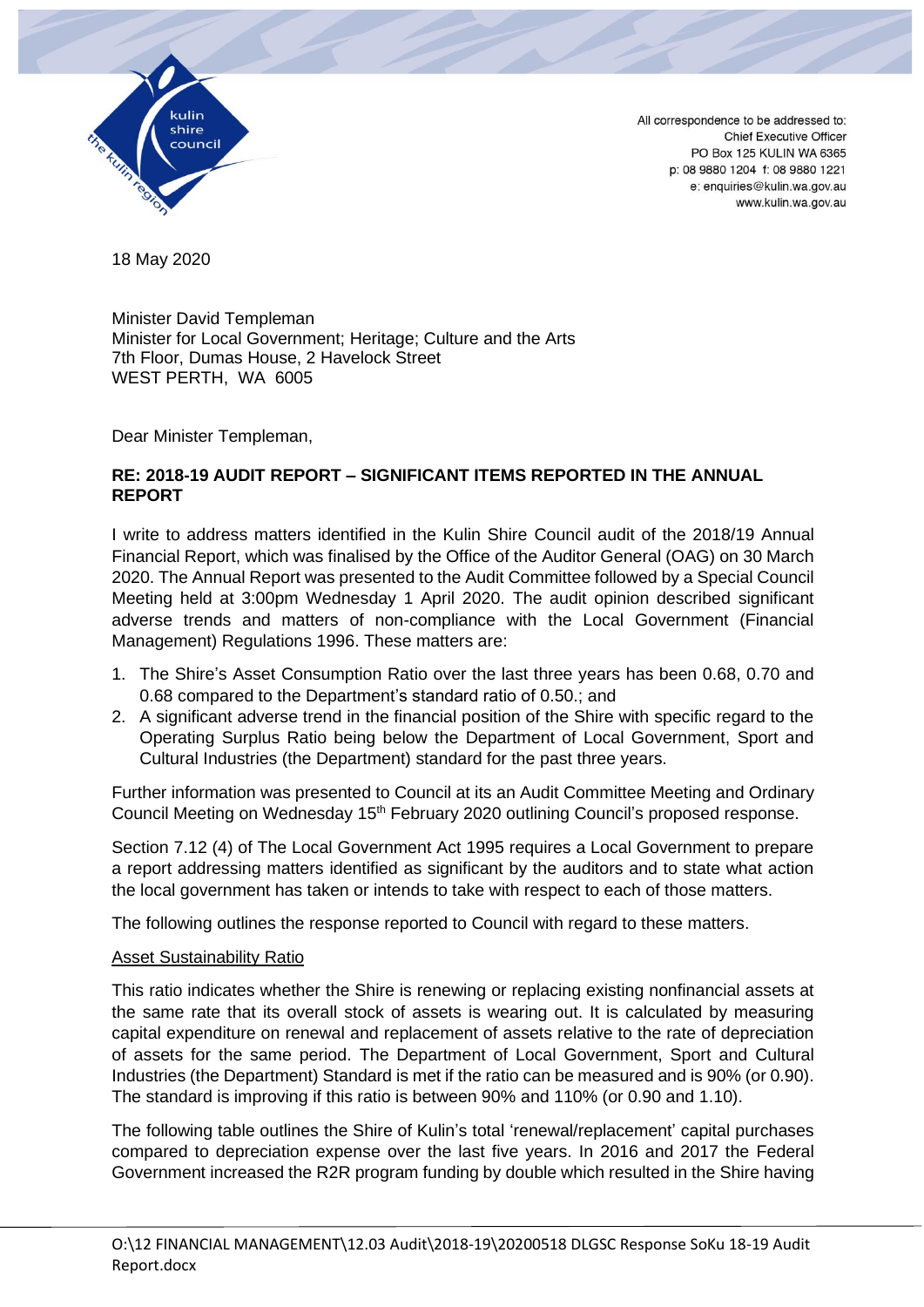

to spend significantly more on road construction for those years. Regardless of the additional expenditure we would have met the Department's benchmark of 0.90 in these years. The impact of depreciation in the years following revaluations have negatively impacted this ratio and in particular the increase in depreciation following the infrastructure valuations in 2018.

| Year | Cap Ex    | Dep'n     | Ratio | Comments                                               |  |
|------|-----------|-----------|-------|--------------------------------------------------------|--|
| 2019 | 2,130,098 | 3,555,499 | 0.60  |                                                        |  |
| 2018 | 2,126,798 | 2,886,530 | 0.74  | Roads revalued, impact on dep'n in<br>subsequent years |  |
| 2017 | 3,805,848 | 2,749,106 | 1.38  | Double allocation of R2R funding                       |  |
| 2016 | 3,708,288 | 2,766,130 | 1.34  | Double allocation of R2R funding                       |  |
| 2015 | 2,745,520 | 2,090,512 | 1.31  | Roads revalued, impact on dep'n in<br>subsequent years |  |



The Shire's Asset Consumption Ratio over the last three years has been 0.68, 0.70 and 0.68 compared to the Department's standard ratio of 0.50. The Department's Operational Guideline indicates that 'This ratio seeks to highlight the aged condition of a local government's stock of physical assets.' The Shire's ratio result shows that our physical assets are only 32% consumed and therefore you might consider our group of assets to be in relatively good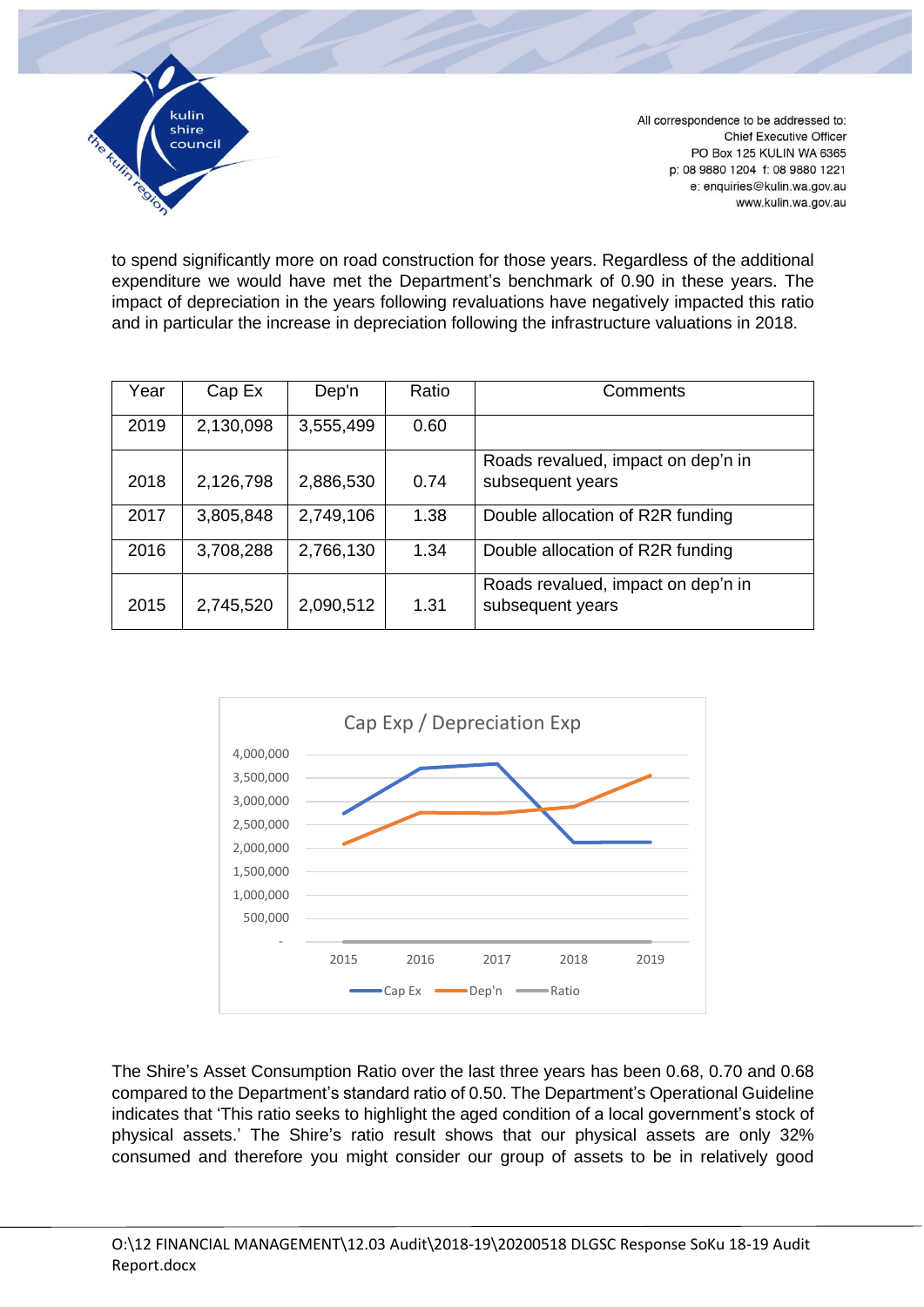

condition. While we are not replenishing the assets (capital expenditure) which we consume (depreciate) during the year the assets are relatively new and in good condition.

## Action:

Depreciation expense is based on accounting estimates and, after an increase in valuation in 2015 of \$16m and in 2018 of \$30m, it may indicate that the depreciation rates being used are too high. If depreciation rates were correct you would not expect that after 3 years (2015 - 2018) the road valuation could increase by much more than CPI. The large increase could also indicate anomalies in valuation methodology in either the 2013, 2018 or both valuation processes that require further investigation and interrogation. The Asset Management Plan is in the process of being reviewed and in conjunction with this process we will be revaluing all classes of assets. Valuation methodology related to infrastructure and depreciation rates will be scrutinised to ensure accuracy.

# Operating Surplus Ratio

In the Local Government Operational Guidelines Number 18 the Department described the Operating Surplus Ratio as a financial performance ratio which is a key indicator of a local government's financial sustainability.

The Operating Surplus Ratio is calculated by:

# (Operating Revenue-Operating Expenditure)

### Own Source Revenue

A positive ratio indicates the percentage of total own source revenue available to help fund proposed capital expenditure, transfer to cash reserves or to reduce debt. A negative ratio indicates the percentage increase in total own source revenue (principally rates) that would have been required to achieve a break-even operating result.

### Standard:

Basic Standard between 1% and 15% (0.01 and 0.15) Advanced Standard > 15% (>0.15).

### Comment:

The depreciation expense posted each year has a significant impact on our operating result and we consistently post a loss based on this expense. As you can see in the table below we were achieving the standard in 2015 prior to the first round of infrastructure valuations impacting depreciation. In order to achieve the basic standard of this ratio we need a profit result equal to or higher than 10% of our own source revenue. The first challenge will be posting a profit result, the second will be achieving a profit level high enough to achieve the minimum standard.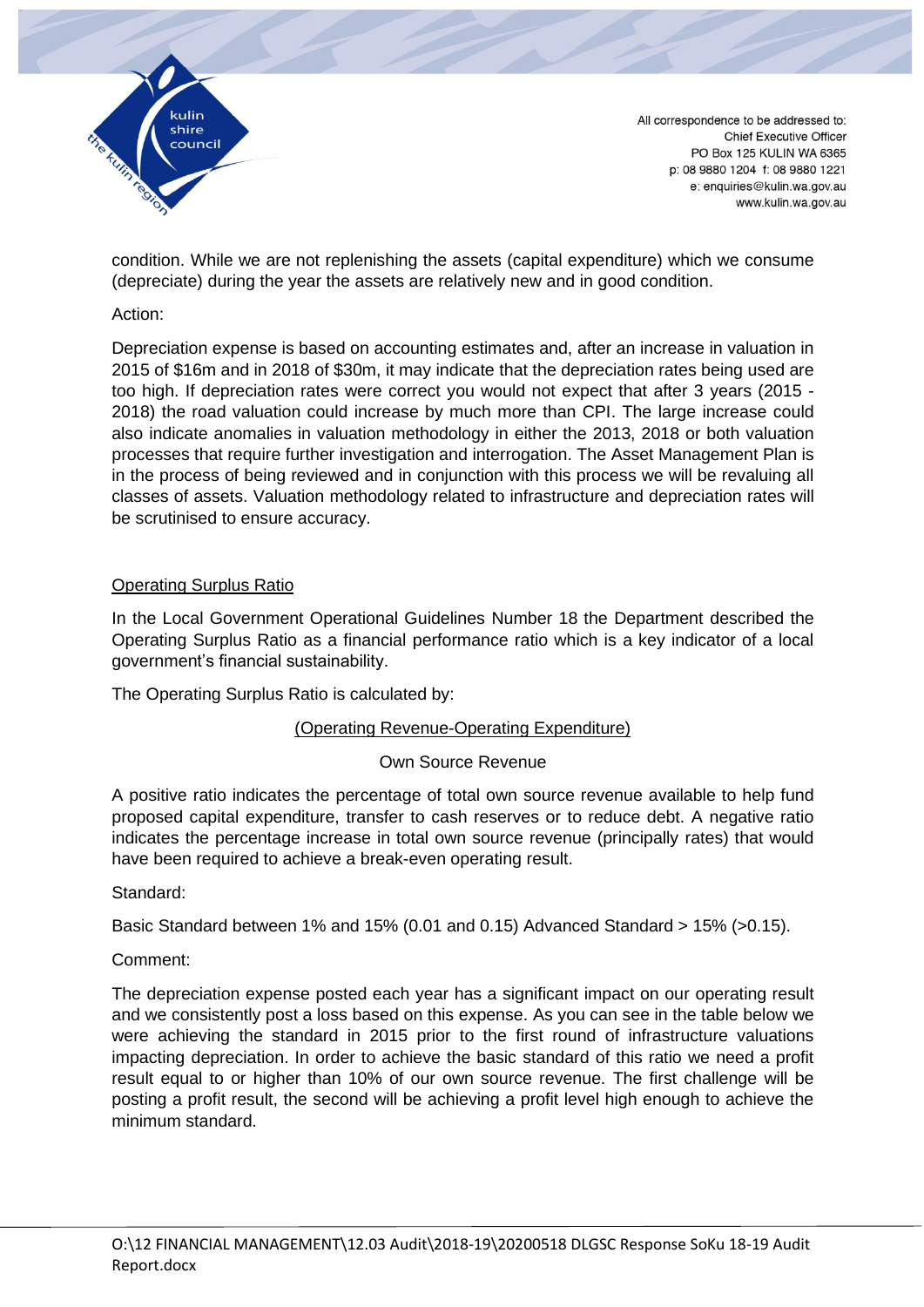

2017/2018

|                                | 2019   | 2018   | 2017   | 2016   | 2015  |
|--------------------------------|--------|--------|--------|--------|-------|
| <b>Operating Surplus Ratio</b> | (0.41) | (0.46) | (0.13) | (0.39) | 0.051 |

### Action:

During 2019/2020 we are reviewing our Asset Management Plan and our Long Term Financial Plan. In addition to this, and in conjunction with the review of our Asset Management Plan, we will be conducting revaluations on each of the levels of assets. We will do some analysis on appropriate depreciation rates to ensure the rates we are currently using are correct and to ensure that our depreciation isn't overstated.

Further to this, we will apply a higher level of scrutiny to our larger outlays of maintenance type work which we expense during the year. From time to time we make improvements to assets through a maintenance program and these expenditures are considered to be operating in nature rather than capital. When these expenditures are a genuine capital expense they will be moved to the balance sheet rather than expensed through the operating statement. While this additional scrutiny (and any consequent change in expense classification) will have a positive impact on our net result, the impact will be minimal with regards to the Shire achieving the basic standard of this ratio.

Attached are Minute Extracts from the meetings held on 15<sup>th</sup> April 2020, which outline the processes undertaken by the Shire of Kulin to address the issues outlined in your letter with the key recommendations endorsed by each meeting.

Minute Extract - Audit and Risk Committee 15<sup>th</sup> April 2020.

Item 6.1 DLGSC Response Regarding 2018-19 Financial Report

#### **A5/0420**

**Moved Cr Duckworth Seconded Cr Lucchesi that the Audit & Risk Committee recommend to Council that they accept the report of significant matters as presented in the Auditor's Report for the 2018/2019 Annual Financial Report and authorising the CEO to prepare a letter to the Minister in response to the findings.**

**Carried 9/0**

Minute Extracts - Ordinary Council Meeting 15<sup>th</sup> April 2020

Item 6.2 Shire of Kulin Audit & Risk Committee Meeting – 1 April 2020